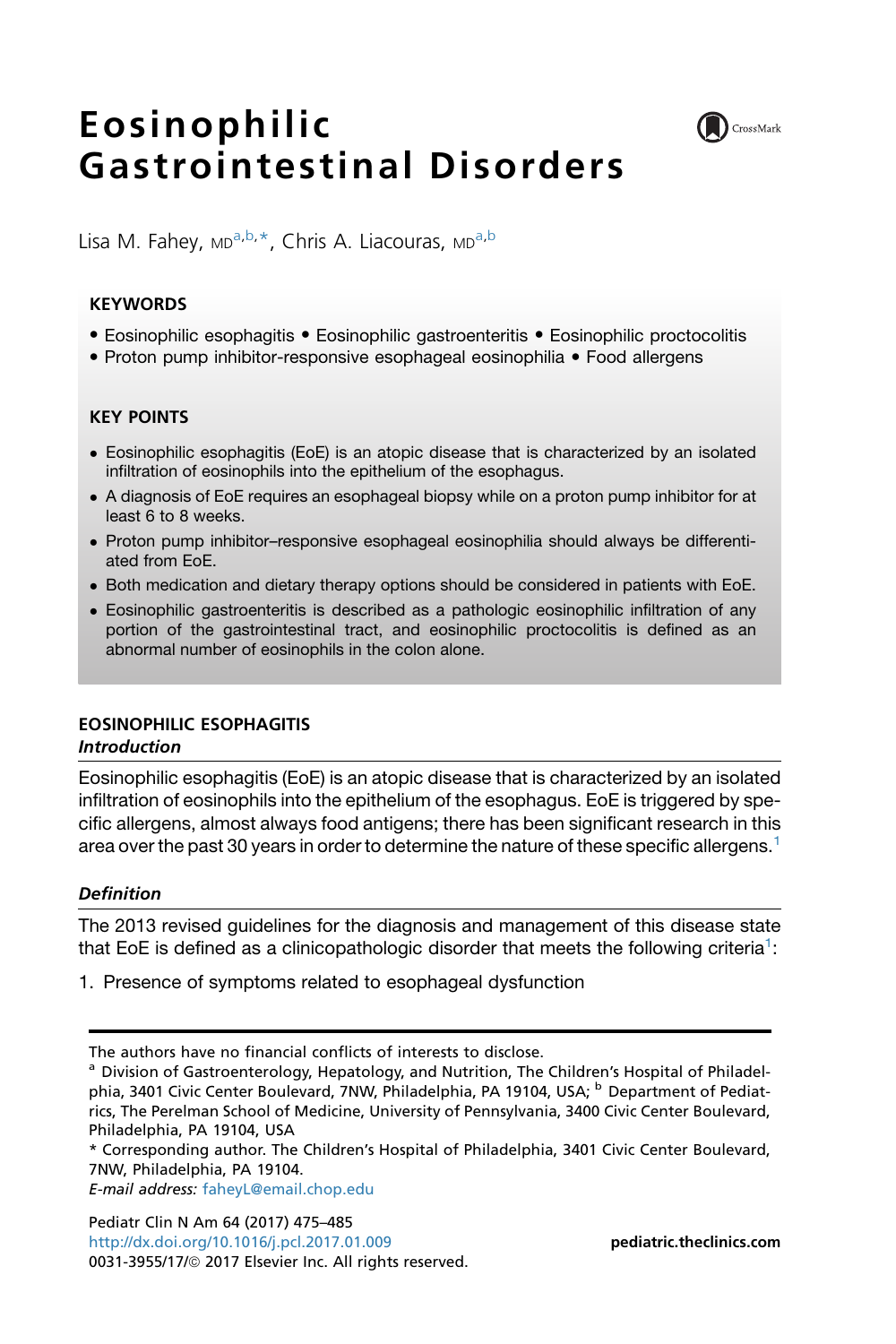- 2. Presence of greater than or equal to 15 eosinophils per high-power field on esophageal biopsy after a trial of a proton pump inhibitor (PPI)
- 3. Isolation of this mucosal eosinophilic predominance to the esophagus

Of note, symptoms of EoE are often similar to those of gastroesophageal reflux; therefore, the presence of eosinophils on esophageal biopsy is needed to make the diagnosis of EoE.

## Prevalence

EoE has increased in prevalence over the past 10 years. The reported prevalence of EoE in 2003 was 4.3 per 10,000 children aged 0 to 19 years. The pediatric male to female ratio is approximately  $3:1.^2$  $3:1.^2$ 

#### Cause

EoE is thought to occur in genetically susceptible individuals through predominantly non–immunoglobulin E (IgE)-mediated allergic responses to allergens. These allergens are thought to be predominantly food, although other studies have suggested additional environmental allergens, such as aeroallergens, as potential triggers. $3 \text{ In}$  $3 \text{ In}$ general, when food allergens enter the body through a disrupted epithelial barrier, it is postulated that local esophageal antigen presenting cells interact with this antigen. Subsequently, a cascade of proinflammatory cytokines, such as interleukin (IL)-5 and IL-13, as well as chemokines, such as eotaxin-1 and eotaxin-3, are triggered. This trigger results in recruitment of eosinophils to the esophagus.<sup>[4](#page-8-0)</sup>

The first EoE genetic susceptibility locus was recently described at locus [5](#page-8-0) q 22.<sup>5</sup> One of the genes at this locus is thymic stromal lymphopoietin, a T-helper 2 proinflammatory cytokine gene that has been associated with other allergic diseases in the past.

#### Clinical Symptoms

Symptoms of EoE are detailed in Table 1 and Box 1.<sup>[6](#page-8-0)</sup>

| Table 1<br>Common symptoms of eosinophilic esophagitis |                                       |
|--------------------------------------------------------|---------------------------------------|
| Younger Children                                       | <b>Older Children and Adolescents</b> |
| Vomiting                                               | Heart burn                            |
| Chronic nausea                                         | Epigastric pain                       |
| Regurgitation                                          | Dysphagia                             |
| Irritability/feeding difficulties                      | Nighttime cough                       |
|                                                        | Food impaction                        |

Data from Liacouras CA, Markowitz JE. Eosinophilic esophagitis: a subset of eosinophilic gastroenteritis. Curr Gastroenterol Rep 1999;1:253–8.

| Box 1<br>Less common symptoms of eosinophilic esophagitis                                                                                         |
|---------------------------------------------------------------------------------------------------------------------------------------------------|
| Growth failure                                                                                                                                    |
| <b>Hematemesis</b>                                                                                                                                |
| Esophageal dysmotility                                                                                                                            |
| Failure to thrive                                                                                                                                 |
| Malnutrition                                                                                                                                      |
| Data from Liacouras CA, Markowitz JE. Eosinophilic esophagitis: a subset of eosinophilic<br>gastroenteritis. Curr Gastroenterol Rep 1999;1:253-8. |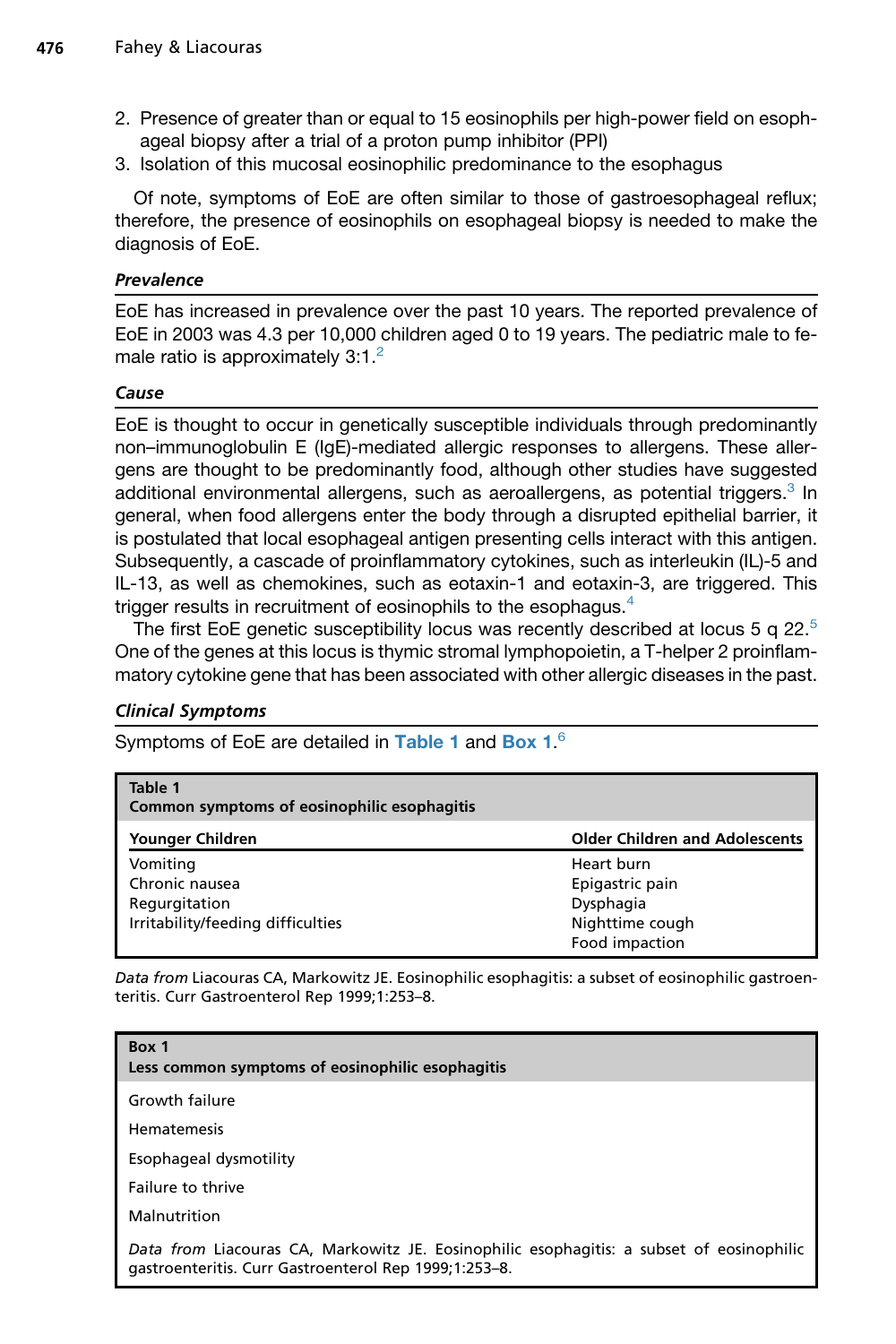Some children drink an overabundance of fluids with meals or chew their food excessively in order to compensate for these symptoms. Additional allergic symptoms, such as asthma, eczema, and allergic rhinitis, are present in up to 50% of patients. Complications of EoE include hiatal hernia as well as esophageal strictures, perforation, and fungal infection. Because heartburn is a common symptom of EoE, it is important to consider EoE in patients who have chronic reflux symptoms.

## **Diagnosis**

When considering this diagnosis, patients should be placed on a PPI. After at least 6 to 8 weeks on the PPI, patients should undergo an upper endoscopy with biopsy. An esophageal biopsy is always necessary in order to diagnose EoE. Specifically, at least 15 eosinophils per high-powered field must be present on biopsy, and these eosinophils must be isolated to the esophagus. Although the distal esophagus is typically most affected, biopsies should be taken from multiple levels of the esophagus, as EoE is a patchy disease.<sup>[7](#page-8-0)</sup> In order to make a diagnosis of EoE, biopsies must also be taken from the stomach and duodenum to be sure that excessive eosinophilia is not present. Increased eosinophilia in the stomach or duodenum would instead suggest eosinophilic gastroenteritis.

Visual endoscopic findings include concentric ring formation (called trachealization), vertical linear furrows, and white patches or plaques scattered along the mucosal surface. These findings are present in up to 70% of patients with EoE but are not pathognomonic for the disease. $8$  The remaining 30% of those with EoE have visually normal esophageal mucosa. These facts reinforce the need to obtain an esophageal biopsy in order to make the diagnosis of EoE (Box 2).

| Box 2<br>Differential diagnosis of eosinophilic esophagitis |
|-------------------------------------------------------------|
| Eosinophilic gastrointestinal diseases                      |
| Proton pump inhibitor-responsive esophageal eosinophilia    |
| Celiac disease                                              |
| Crohn disease                                               |
| Infection                                                   |
| Hypereosinophilic syndrome                                  |
| Achalasia                                                   |
| Drug hypersensitivity                                       |
| Vasculitis                                                  |
| Pemphigus                                                   |
| Connective tissue diseases                                  |
| Graft versus host diseases                                  |
|                                                             |

There are no current serologic, radiologic or stool tests that have been shown to be diagnostic of EoE.

## Allergy Testing

In addition to an evaluation by a gastroenterologist, consultation with an allergist is often helpful because patients often have other features of atopy including asthma,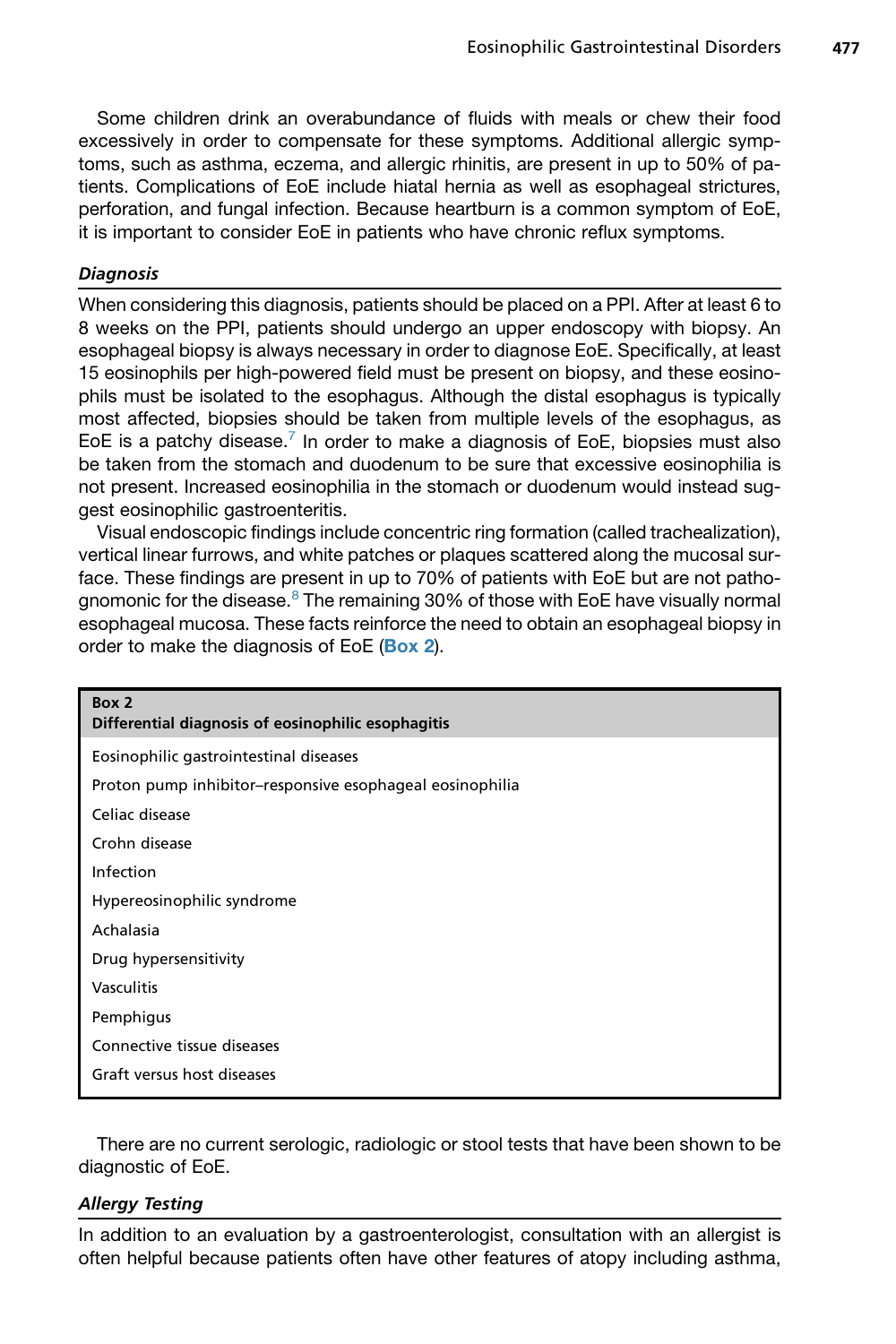eczema, allergic rhinitis and IgE-mediated food allergies. Although allergy testing is not diagnostic of EoE, skin prick testing (SPT) should be considered in order to identify  $I$ gE-mediated food allergens and, less frequently, aeroallergens. $9$ These allergens may also crossover and be potential EoE allergen triggers. In addition to SPT, atopy patch testing may be considered in order to identify non–IgE-based food allergens, as the food reactions in EoE are due to these cell-mediated reactions.

## Proton Pump Inhibitor–Responsive Esophageal Eosinophilia

PPI–responsive esophageal eosinophilia (REE) should always be differentiated from EoE. PPI-REE is either related to gastroesophageal reflux, an independent disorder, or a possible subset of EoE. Despite not understanding the exact cause of PPI-REE, it is important to determine if esophageal eosinophilia do not respond to a PPI, as the following treatment approach for EoE mandates this course of action. Ngo and colleagues<sup>[10](#page-9-0)</sup> identified several patients with esophageal eosinophilia that normalized after administration of a PPI for 1 month. Short-term aggressive dosing of the PPI should be considered; the pediatric dosage of the PPI can be up to 1 mg/kg twice daily (maximum 30–40 mg twice a day) and should be administered for 6 to 12 weeks before upper endoscopy and biopsy.

# Management of Eosinophilic Esophagitis

Both medical and dietary therapy should be considered in patients with EoE. Historically, systemic steroids were the first medication that mitigated symptoms as well as normalized the number of eosinophils in the esophageal mucosa in these patients. However, chronic systemic corticosteroids cannot be used long-term because of side effects, such as decreased linear growth, increased appetite, hypertension, bone changes, and mood alterations. Although this is not currently recommended as a first-line treatment in EoE, oral corticosteroids are still a useful short-term treatment approach for patients with severe dysphagia, poor weight gain, and small-caliber esophagus.

Current first-line medical treatment of EoE is swallowed, topical corticosteroids. These medications include fluticasone propionate, which is sprayed into the pharynx and swallowed rather than inhaled, and swallowed viscous budesonide.[11](#page-9-0) Swallowed topical corticosteroids are delivered along the surface of the esophagus, which leads to symptom improvement and histologic normalization within several weeks. Recommended dosing for fluticasone is age and weight based and varies from 110 to 880 mg twice daily; dosing for swallowed budesonide is 0.5 to 1.0 mg twice a day. Patients should not eat, drink, or rinse the mouth for 20 to 30 minutes after use. The initial treatment course is 2 to 3 months, followed by a repeat upper endoscopy. If patients have achieved histologic remission, then the steroids can be weaned (followed by another upper endoscopy). The disease almost always recurs once the medication is discontinued. The side effects of topical corticosteroids are significantly decreased compared with those of systemic steroids. However, some patients develop epistaxis, dry mouth, or esophageal candidiasis.<sup>11-14</sup>

Dietary modification has also been found to be an effective treatment. After identifying the appropriate dietary antigens, patients experience both an improvement in symptoms and histologic resolution. Potential dietary modifications include initiation of a hypoallergenic, elemental diet, eliminating the 6 most common food allergens (milk, eggs, wheat, soy, nuts, shellfish) or selectively eliminating particular foods from the diet. Kelly, Markowitz, and Liacouras demonstrated that greater than 95% of children completely resolve their EoE if given a strict amino acid–based formula as the sole source of dietary nutrition.<sup>[15,16](#page-9-0)</sup> Children on this diet ingest only this formula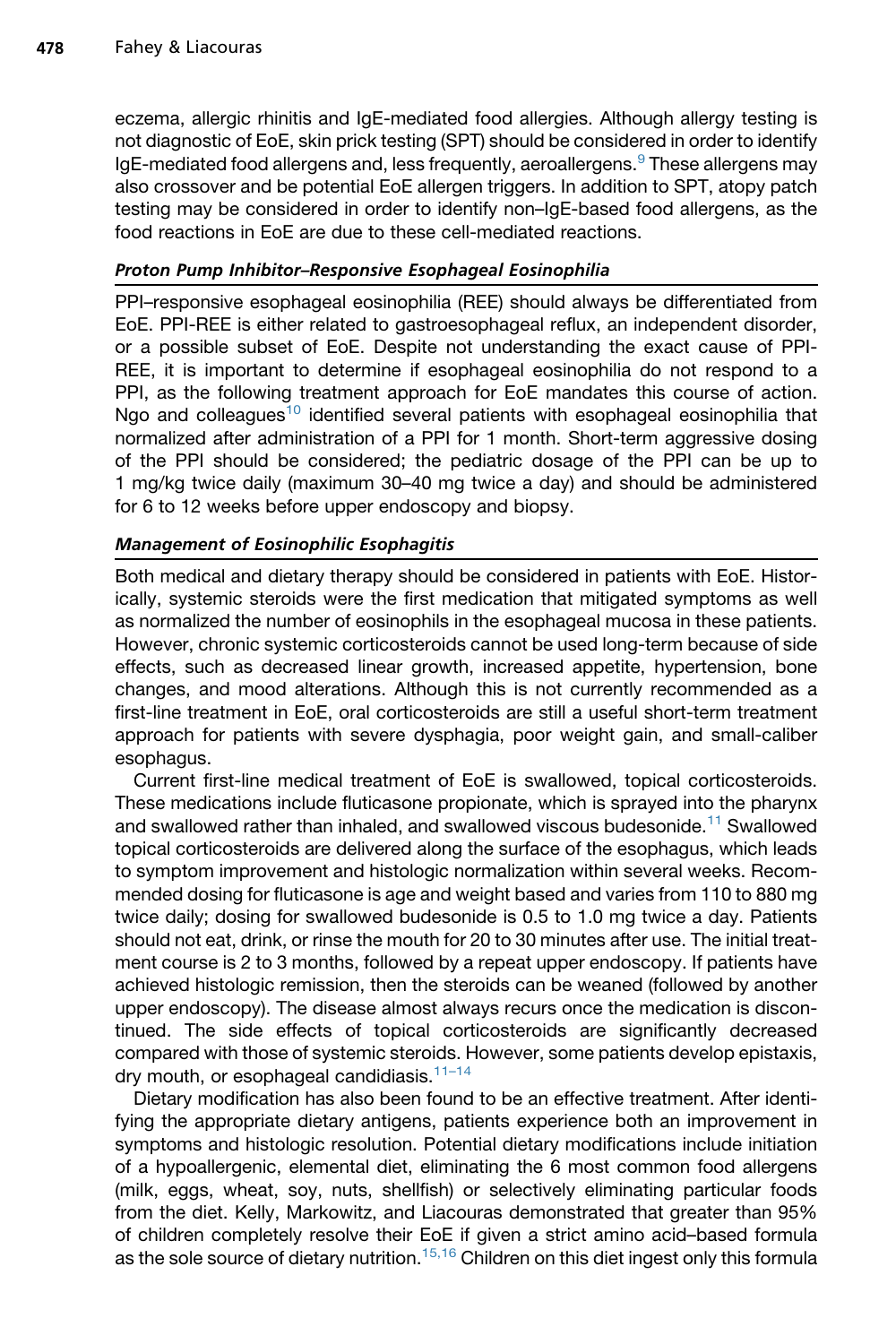for a period of time to allow the esophagus to heal. After the esophageal mucosa normalizes, foods are systematically reintroduced. Clinical symptoms may take up to several weeks to recur after reintroduction of a particular food. This diet is often difficult to adhere to for older children because of the large volume of formula required to meet caloric needs and the inability to eat solid foods while on the diet. Most pediatric patients on this regimen cannot tolerate this formula by mouth and instead require administration via a nasogastric tube.

Alternatively, in the mid 2000s the idea of using targeted elimination diets was introduced. Kagalwalla and colleagues<sup>[17](#page-9-0)</sup> showed that a 6-food elimination diet without allergy testing resulted in resolution of EoE symptoms and improvement, but not elimination, of the esophageal eosinophil count in approximately 75% of patients.[17](#page-9-0) These targeted elimination diets are executed in conjunction with serial endoscopy with biopsy. After specific foods are removed from the diet for at least 6 to 8 weeks, patients then undergo a repeat endoscopy to assess the esophageal eosinophil count. If the count has normalized, then these foods must be assessed individually to determine the exact food allergen that triggers the disease. On the other hand, if there is no improvement in the eosinophil count after removal of the foods, further dietary restriction must be initiated. This process continues for several cycles until the exact EoE food allergen triggers have been identified and removed and the esophageal eosinophil count has normalized. The most common EoE trigger foods identified through this process are dairy, eggs, soy, corn, wheat, and beef.

#### Other Therapy

New medications that target specific cytokines and immune mediators are being studied as potential treatment options for patients with severe EoE. These medications include anti-IL-5, very late activating antigen, and monoclonal eotaxin antibody.

#### EOSINOPHILIC GASTROENTERITIS (GASTROENTEROCOLITIS) Introduction and Definition

Although there are no specific diagnostic criteria for eosinophilic gastroenteritis (EoG), it is generally described as a pathologic eosinophilic infiltration of any portion of the gastrointestinal tract. It can be superficial or infiltrative in nature.<sup>[18,19](#page-9-0)</sup>

#### Cause

The cause is currently unknown; however, EoG is thought to be the result of both IgEmediated and non–IgE-mediated processes.<sup>20</sup> The prevalence is unknown.

## Clinical Symptoms

Common symptoms include those associated with malabsorption, including growth failure, weight loss, diarrhea, and hypoalbuminemia. Other symptoms, such as intermittent abdominal pain, vomiting, dysphagia, and bloating, can be seen as well. Severe disease manifestations are uncommon and include gastrointestinal bleeding, iron-deficiency anemia, and protein-losing enteropathy. Ascites is rare in these patients.

## **Diagnosis**

There are currently no standard EoG diagnostic criteria. Diagnosis is typically made based on a constellation of clinical symptoms and histologic findings. Patients usually have one or more of the clinical symptoms described earlier, along with an increase in eosinophil count within the gastrointestinal tract found on endoscopic biopsy. Of note,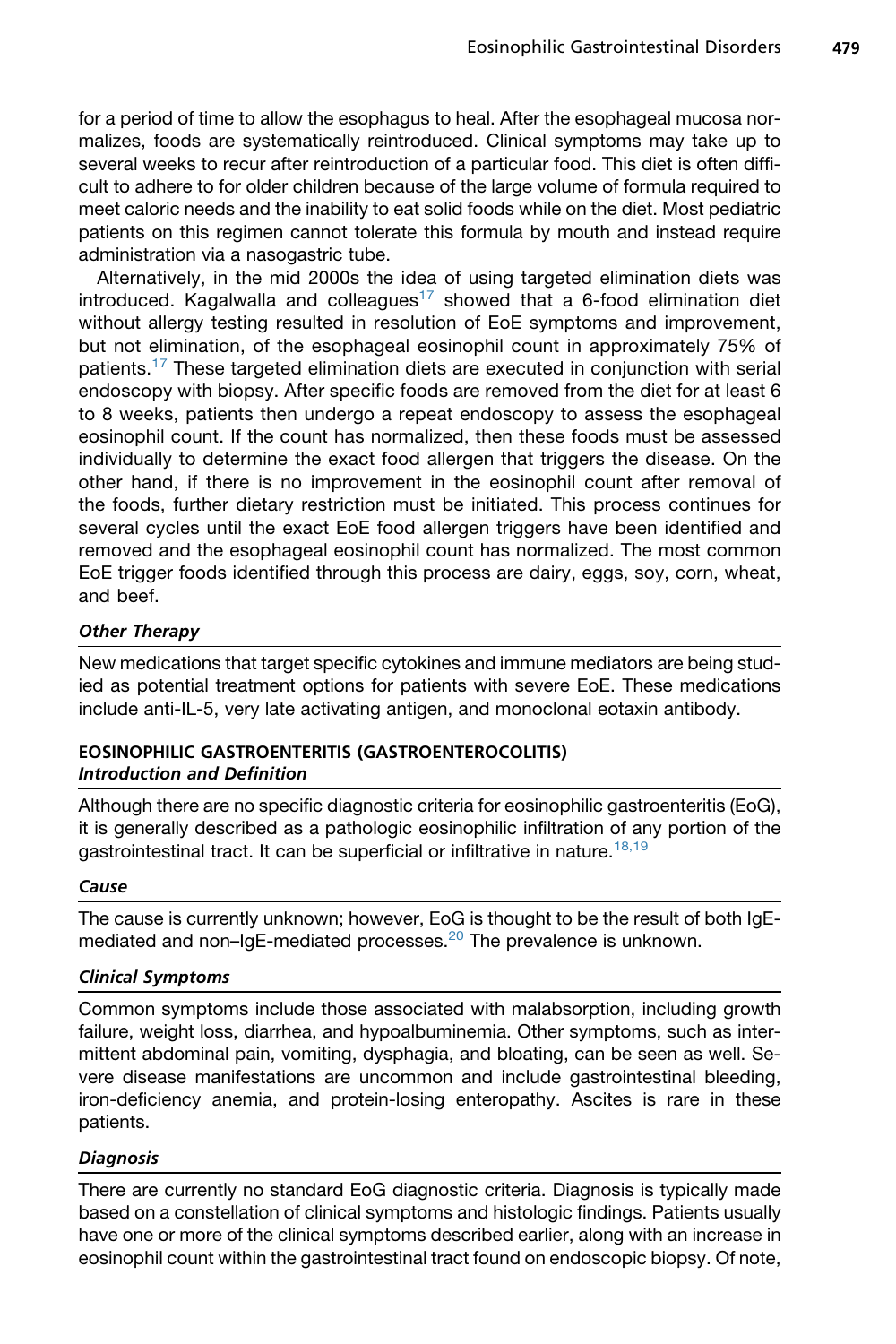mucosal eosinophils can be present in any portion of the gastrointestinal tract; however, these eosinophils must not be limited to the esophagus alone. Most patients have an increased antral eosinophilia. Goldman and Proujansky<sup>[21](#page-9-0)</sup> reported that 100% of 38 pediatric patients with EoG who were studied had eosinophils present in the gastric antrum, 60% in the esophagus, 79% in the proximal small intestine, and 52% in the gastric corpus.

Approximately 70% of patients with EoG have a peripheral eosinophilia. Laboratory testing should include allergy testing (which is often unrevealing) and infectious studies including stool ova and parasite tests, serum EBV PCR, giardia antigen and stool *Helicobacter pylori* testing. These patients may also undergo *D-xylose* absorption tests as well as lactose hydrogen breath tests to assess possible malabsorption, which may suggest small intestinal damage.<sup>[22–27](#page-9-0)</sup> Rheumatologic testing and inflam-matory bowel disease serologies may also be considered.<sup>[28,29](#page-9-0)</sup>

Radiologic contrast imaging may show edema, luminal narrowing, or wall thickening. Areae gastricae is a lacy mucosal pattern of the gastric antrum that is sometimes present in EoG.<sup>30</sup>

The differential diagnosis for EoG is expansive  $(Box 3)$  $(Box 3)$  $(Box 3)$ .<sup>[31](#page-10-0)</sup> An evaluation for other possible causes of eosinophilic infiltration should be conducted before diagnosing EoG.

#### **Treatment**

There is no consensus as to ideal treatment. In some cases, dietary therapy with an elemental formula has successfully treated this disease.<sup>[32,33](#page-10-0)</sup> Most patients respond to systemic corticosteroids; however, although many have remittance of symptoms while on a steroid regimen, most will have recurrence of symptoms once the steroids are weaned. They may require multiple steroid courses or chronic, low-dose steroid treatment.[34](#page-10-0) Alternatively, 6 mercaptopurine, methotrexate, and budesonide may be used.<sup>35-37</sup> Regardless of the treatment option chosen, endoscopy with biopsy is often required to determine the extent of disease.

## EOSINOPHILIC PROCTOCOLITIS Introduction and Definition

Eosinophilic proctocolitis (EoP) is also known as allergic proctocolitis or milk-protein proctocolitis. It is characterized by the acute onset of rectal bleeding in infants. Specifically, it is defined as an abnormal number of eosinophils in the colon. However, an endoscopy is often not performed in these infants; EoP is instead diagnosed clinically based on the gradual onset of gastrointestinal bleeding that resolves with initiation of a protein hydrolysate formula.

#### Cause

The mature gastrointestinal tract is typically an effective barrier to prevent intact ingested food antigens from stimulating the immune system. However, in newborns, this barrier is immature and these intact antigens are able to permeate the intestinal wall and induce an immune response. $38$  Cow's milk and soy are the two most common food antigens that trigger EoP. Because most of the commercially available formula is cow's milk based or soy based, children with EoP must find an alternative nutritional formula. $39$  Additionally, breastfed babies account for up to 50% of EoP cases. It is thought that these infants are having an allergic immune response to food antigens that the mother ingests and are transferred into the breast milk. $40$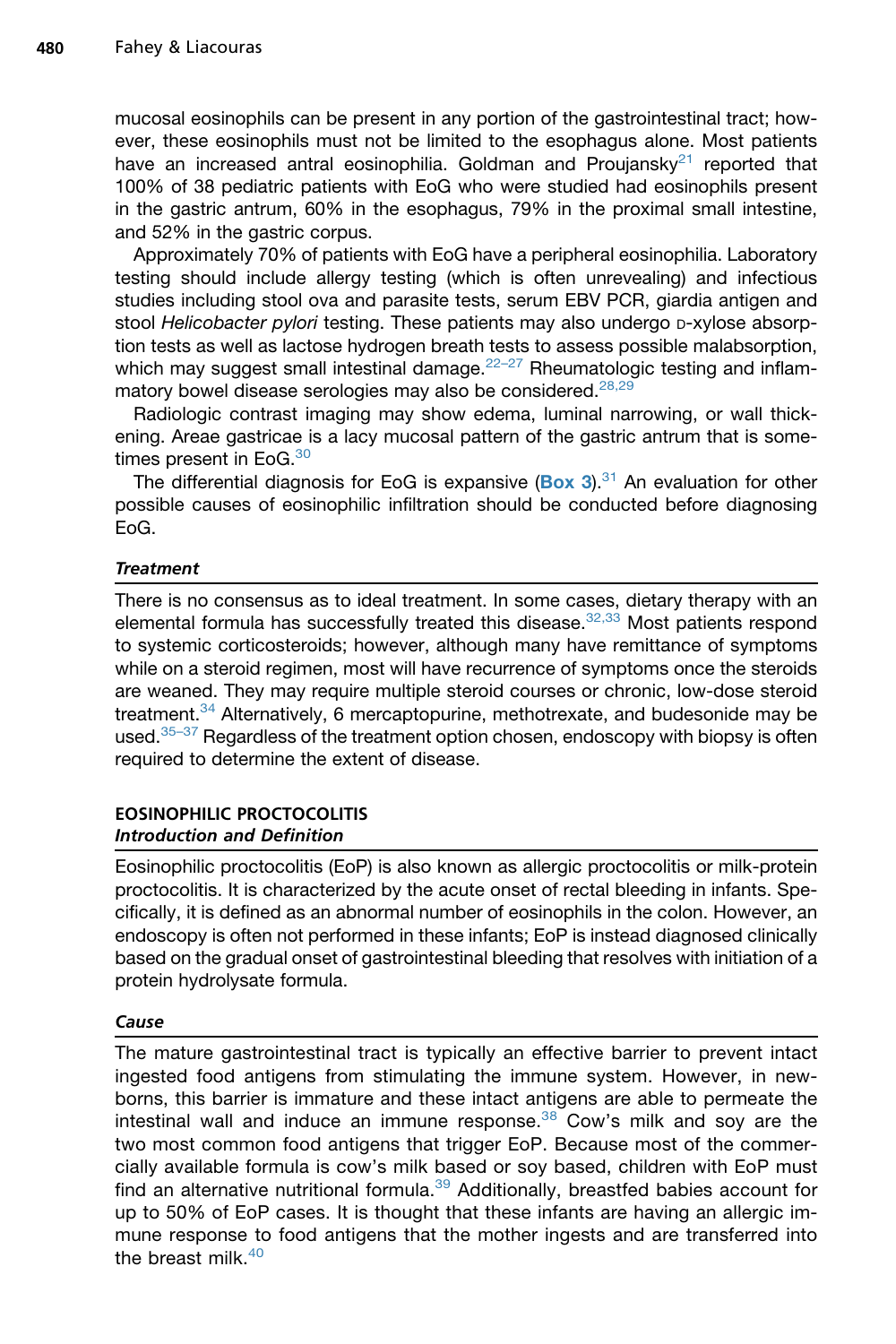<span id="page-6-0"></span>

| Box 3<br>Differential diagnosis of eosinophilic gastroenteritis |
|-----------------------------------------------------------------|
| Allergic diseases                                               |
| Food allergies                                                  |
| Hypereosinophilic syndrome                                      |
| Gastrointestinal diseases                                       |
| Appendicitis                                                    |
| Celiac disease                                                  |
| Hypertrophic pyloric stenosis                                   |
| Inflammatory bowel disease                                      |
| Immunologic diseases                                            |
| Chronic granulomatous disease                                   |
| Rheumatologic diseases                                          |
| Connective tissue disease                                       |
| Systemic lupus erythematosus                                    |
| Scleroderma                                                     |
| Dermatomyositis                                                 |
| Polymyositis                                                    |
| Polyarteritis nodosa                                            |
| Other                                                           |
| Churg-Straus syndrome                                           |
| Inflammatory fibroid polyp                                      |
| Malignancy                                                      |
| Infectious diseases                                             |
| Ancylostoma caninium (hookworm)                                 |
| Anisakis                                                        |
| Ascaris                                                         |
| Epstein-Barr virus                                              |
| Enterobius vermicularis (pinworm)                               |
| Eustoma rotundatum                                              |
| Giardia lamblia                                                 |
| Helicobacter pylori                                             |
| Schistosomiasis                                                 |
| Strongyloides Stercoalis                                        |
| Toxocara canis                                                  |
| Trichinella spiralis                                            |
|                                                                 |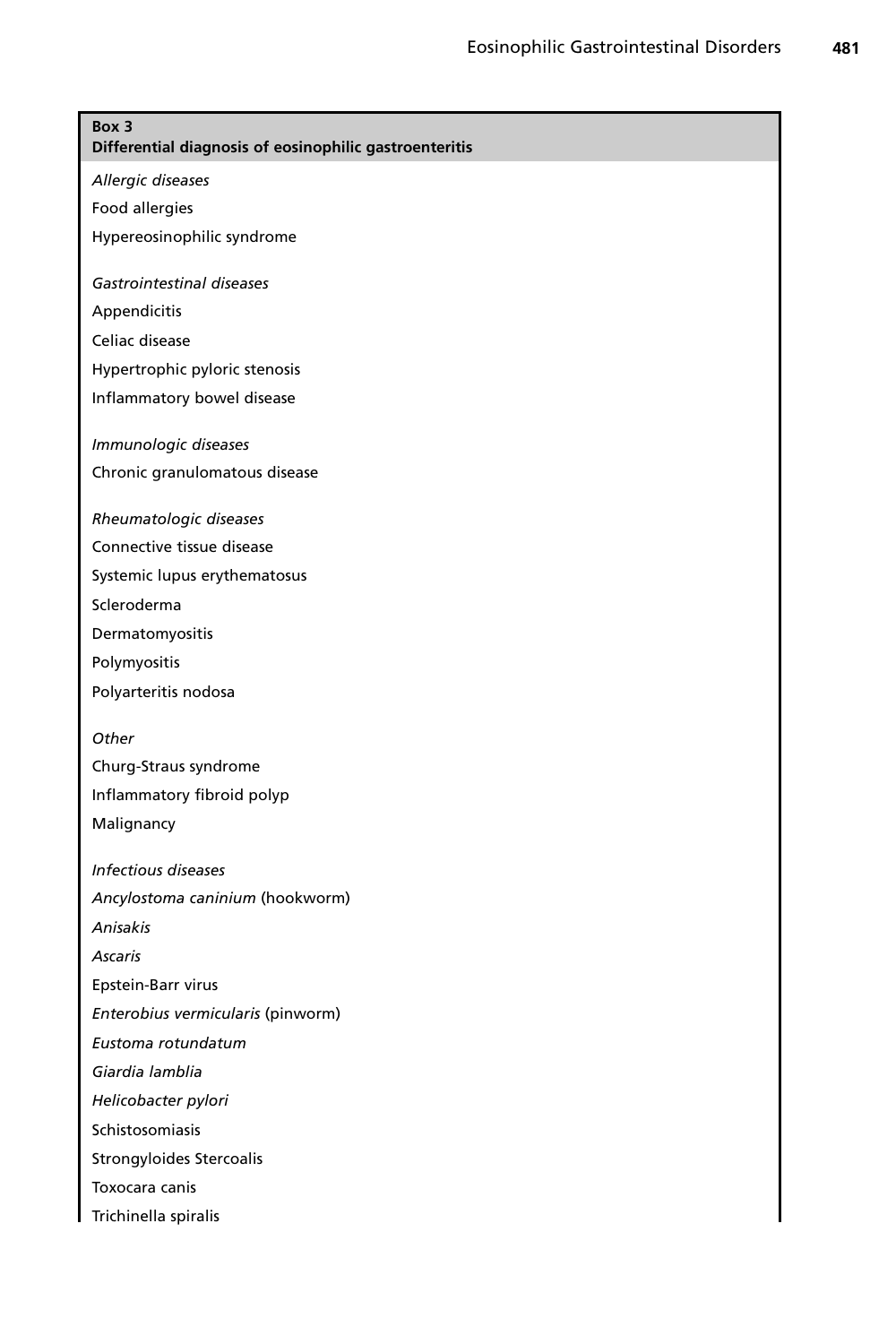**Medications** Azathioprine Carbamazepine Clofazimine Enalapril Gemfibrozil Gold Data from Barak N, Hart J, Sitrin MD. Enalapril-induced eosinophilic gastroenteritis. J Clin Gastroenterol 2001;33:157–8.

# Clinical Symptoms

EoP typically presents in well-appearing infants. Common presenting symptoms are summarized in **Box 4.** These patients do not present with vomiting or abdominal distention. Untreated EoP with chronic blood loss often leads to anemia and/or poor growth. In addition to infants, there is a second cohort of patients that first present in adolescence or early adulthood.

## **Diagnosis**

The differential diagnosis for EoP is noted in **[Box 5](#page-8-0).** EoP is a clinical diagnosis. However, there are several laboratory tests that may aid in diagnosis. These tests include fecal leukocytes, stool bacterial culture, and stool *Clostridium difficile* testing. Children with EoP will often have fecal leukocytes and may specifically have eosinophils; however, they should not have fecal bacterial pathogens, such as *Salmonella* or *Shigella*. If they are colonized with *C difficile*, then this testing may be positive; however, this may not be the cause of their rectal bleeding.<sup>[41](#page-10-0)</sup> On serologic examination, these patients may have a mild peripheral eosinophilia, hypoalbuminemia, or anemia.

Some of these children undergo flexible sigmoidoscopy. Although not essential for diagnosis, this information is often helpful in determining the cause of the bleeding. Documentation of erythema, friability, or ulceration in the colon supports an EoP diagnosis. However, a grossly normal-appearing colon does not definitively rule out EoP. Histologically, patients with EoP typically have patchy, focal aggregates of eosinophils within the lamina propria with normal crypt architecture.<sup>42-45</sup>

SPT or serum IgE allergy testing for specific foods is unreliable in these patients.

## **Treatment**

Ideal treatment of infants with EoP is initiation of a protein hydrolysate formula. $46$ Although symptoms may resolve very quickly after discontinuing the antigenic agent

| Box 4<br>Common symptoms of eosinophilic proctocolitis |
|--------------------------------------------------------|
| Gradual-onset rectal bleeding                          |
| Diarrhea                                               |
| Increased mucous production                            |
| Eczema and/or reactive airway disease                  |
| Well-appearing child                                   |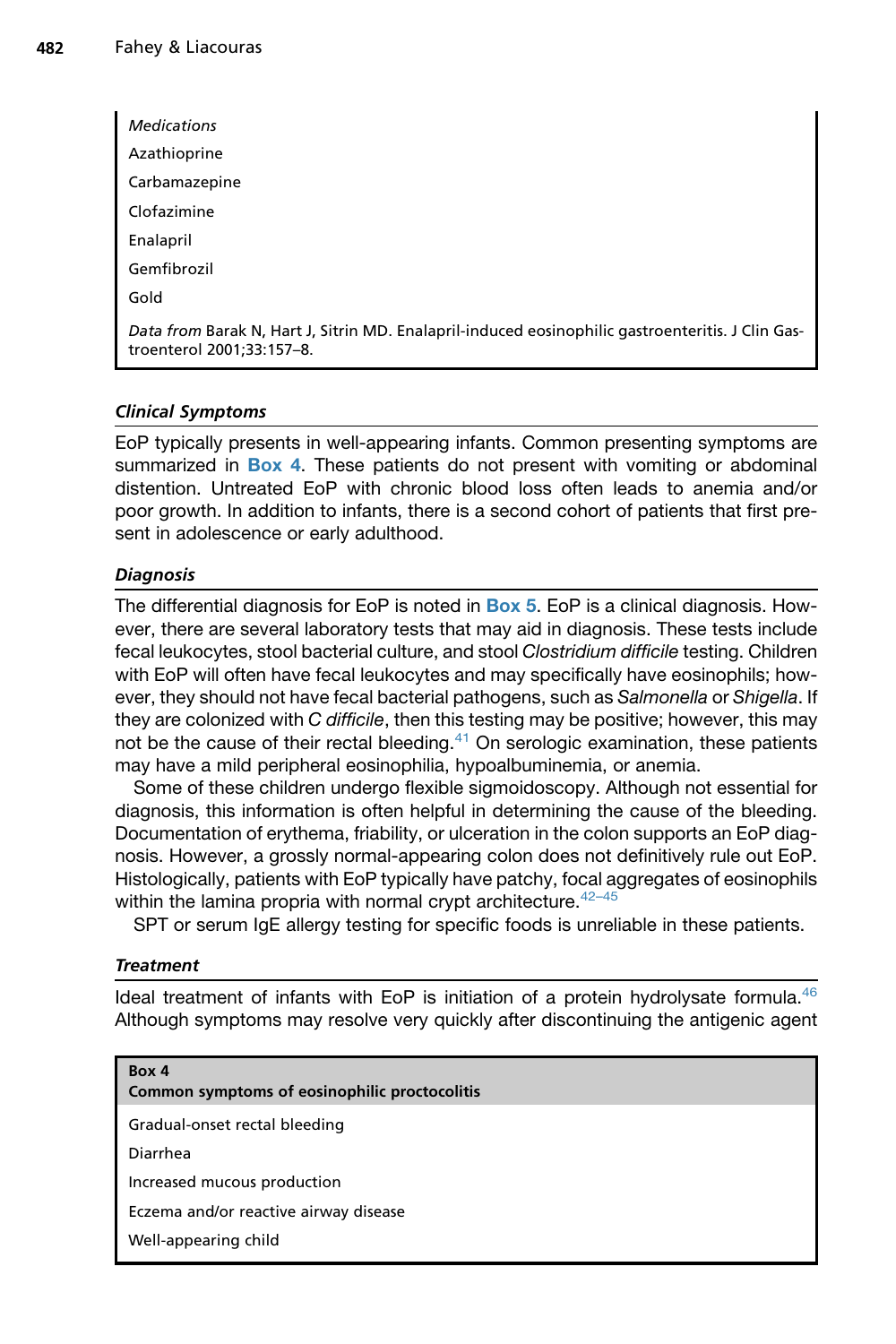#### <span id="page-8-0"></span>Box 5 Differential diagnosis of eosinophilic proctocolitis

Infectious disease Enterobius vermicularis (pinworm) Ancylostoma caninium (hookworm) Salmonella **Shigella** Inflammatory bowel disease

Drug reactions

Vasculitis

(ie, cow's milk formula or soy formula), resolution may take 4 to 6 weeks. Specifically, grossly bloody stool should resolve within 3 to 7 days and occult blood should resolve within several weeks. $47$  If symptoms persist beyond 4 to 6 weeks, alternative causative antigens and/or alternative diagnoses should be considered. In breastfed infants, the mother should restrict cow's milk and soy-containing foods. These infants have an excellent prognosis, and many of them may tolerate cow's milk and/or soy after reintroduction between 1 and 3 years of age. If a reaction occurs with milk reintroduction at 12 months old, children are often rechallenged every 3 to 6 months. If they continue to have allergic reactions, they should be referred to an allergist. Individuals who present as adolescents typically have a more chronic and relapsing disease course.

#### **REFERENCES**

- 1. [Dellon ES, Gonsalves N, Hirano I, et al. Evidenced based approach to the diag](http://refhub.elsevier.com/S0031-3955(17)30009-3/sref1)[nosis and management of esophageal eosinophilia and eosinophilic esophagitis](http://refhub.elsevier.com/S0031-3955(17)30009-3/sref1) [\(EoE\). Am J Gastroenterol 2013;108:679–92.](http://refhub.elsevier.com/S0031-3955(17)30009-3/sref1)
- 2. [Franciosi JP, Tam V, Liacouras CA, et al. A case-control study of sociodemo](http://refhub.elsevier.com/S0031-3955(17)30009-3/sref2)[graphic and geographic characteristics of 335 children with eosinophilic esoph](http://refhub.elsevier.com/S0031-3955(17)30009-3/sref2)[agitis. Clin Gastroenterol Hepatol 2009;7\(4\):415–9](http://refhub.elsevier.com/S0031-3955(17)30009-3/sref2).
- 3. [Fahey L, Robinson G, Weinberger K, et al. Correlation between aeroallergen](http://refhub.elsevier.com/S0031-3955(17)30009-3/sref3) [levels and new diagnosis of eosinophilic esophagitis in New York City.](http://refhub.elsevier.com/S0031-3955(17)30009-3/sref3) [J Pediatr Gastroenterol Nutr 2017;64\(1\):22–5](http://refhub.elsevier.com/S0031-3955(17)30009-3/sref3).
- 4. [Mishra A, Rothenberg ME. Intratracheal IL-13 induces eosinophilic esophagitis](http://refhub.elsevier.com/S0031-3955(17)30009-3/sref4) [by an IL-5, eotaxin-1, and STAT6- dependent mechanism. Gastroenterology](http://refhub.elsevier.com/S0031-3955(17)30009-3/sref4) [2003;125:1419–27.](http://refhub.elsevier.com/S0031-3955(17)30009-3/sref4)
- 5. [Rothenberg ME, Spergel JM, Sherrill JD, et al. Common variants at 5q22 asso](http://refhub.elsevier.com/S0031-3955(17)30009-3/sref5)[ciate with pediatric eosinophilic esophagitis. Nat Genet 2010;42\(4\):289–91.](http://refhub.elsevier.com/S0031-3955(17)30009-3/sref5)
- 6. [Liacouras CA, Markowitz JE. Eosinophilic esophagitis: a subset of eosinophilic](http://refhub.elsevier.com/S0031-3955(17)30009-3/sref6) [gastroenteritis. Curr Gastroenterol Rep 1999;1:253–8.](http://refhub.elsevier.com/S0031-3955(17)30009-3/sref6)
- 7. [Aceves SS, Newbury RO, Dohil R, et al. Esophageal remodeling in pediatric](http://refhub.elsevier.com/S0031-3955(17)30009-3/sref7) [eosinophilic esophagitis. J Allergy Clin Immunol 2007;119\(1\):206–12.](http://refhub.elsevier.com/S0031-3955(17)30009-3/sref7)
- 8. [Orenstein SR, Shalaby TM, Di Lorenzo C, et al. The spectrum of pediatric eosin](http://refhub.elsevier.com/S0031-3955(17)30009-3/sref8)[ophilic esophagitis beyond infancy: a clinical series of 30 children. Am J Gastro](http://refhub.elsevier.com/S0031-3955(17)30009-3/sref8)[enterol 2000;95:1422–30.](http://refhub.elsevier.com/S0031-3955(17)30009-3/sref8)
- 9. [Fogg MI, Ruchelli E, Spergel JM. Pollen and eosinophilic esophagitis. J Allergy](http://refhub.elsevier.com/S0031-3955(17)30009-3/sref9) [Clin Immunol 2003;112:796–7](http://refhub.elsevier.com/S0031-3955(17)30009-3/sref9).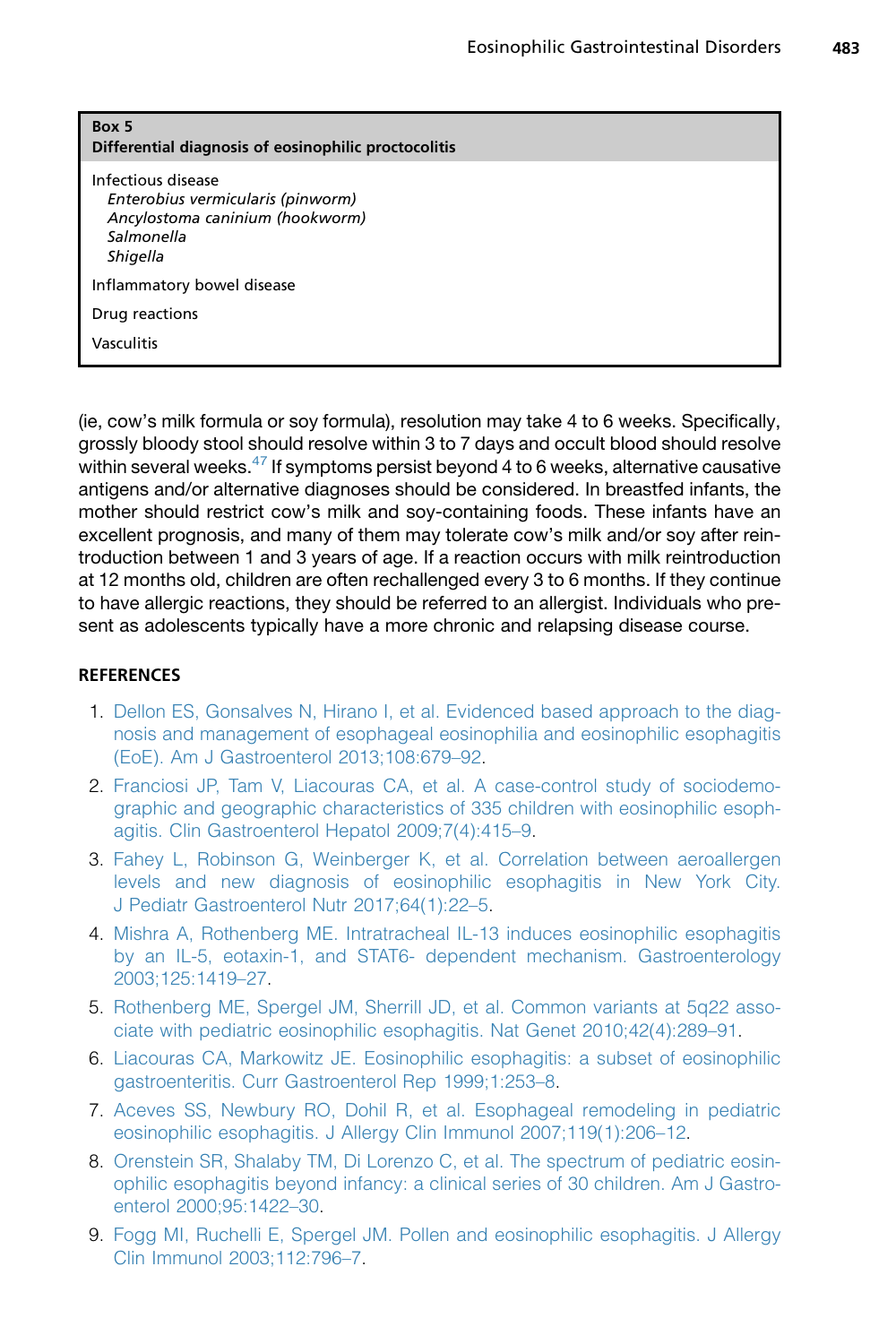- <span id="page-9-0"></span>10. [Ngo P, Furuta GT, Antonioli DA, et al. Eosinophils in the esophagus – peptic or](http://refhub.elsevier.com/S0031-3955(17)30009-3/sref10) [allergic eosinophilic esophagitis? Case series of three patients with esophageal](http://refhub.elsevier.com/S0031-3955(17)30009-3/sref10) [eosinophilia. Am J Gastroenterol 2006;101:1666–70](http://refhub.elsevier.com/S0031-3955(17)30009-3/sref10).
- 11. [Remedios M, Campbell C, Jones DM, et al. Eosinophilic esophagitis in adults:](http://refhub.elsevier.com/S0031-3955(17)30009-3/sref11) [clinical, endoscopic, histologic findings, and response to treatment with flutica](http://refhub.elsevier.com/S0031-3955(17)30009-3/sref11)[sone propionate. Gastrointest Endosc 2006;63:3–12.](http://refhub.elsevier.com/S0031-3955(17)30009-3/sref11)
- 12. [Faubion WA Jr, Perrault J, Burgart LJ, et al. Treatment of eosinophilic esophagitis](http://refhub.elsevier.com/S0031-3955(17)30009-3/sref12) [with inhaled corticosteroids. J Pediatr Gastroenterol Nutr 1998;27:90–3.](http://refhub.elsevier.com/S0031-3955(17)30009-3/sref12)
- 13. [Arora AS, Perrault J, Smyrk TC. Topical corticosteroid treatment of dysphagia due](http://refhub.elsevier.com/S0031-3955(17)30009-3/sref13) [to eosinophilic esophagitis in adults. Mayo Clin Proc 2003;78:830–5.](http://refhub.elsevier.com/S0031-3955(17)30009-3/sref13)
- 14. [Noel RJ, Putnam PE, Collins MH, et al. Clinical and immunopathologic effects of](http://refhub.elsevier.com/S0031-3955(17)30009-3/sref14) [swallowed fluticasone for eosinophilic esophagitis. Clin Gastroenterol Hepatol](http://refhub.elsevier.com/S0031-3955(17)30009-3/sref14) [2004;2:568–75](http://refhub.elsevier.com/S0031-3955(17)30009-3/sref14).
- 15. [Kelly KJ, Lazenby AJ, Rowe PC, et al. Eosinophilic esophagitis attributed to](http://refhub.elsevier.com/S0031-3955(17)30009-3/sref15) [gastroesophageal reflux: improvement with an amino acid-based formula.](http://refhub.elsevier.com/S0031-3955(17)30009-3/sref15) [Gastroenterology 1995;109:1503–12](http://refhub.elsevier.com/S0031-3955(17)30009-3/sref15).
- 16. [Liacouras CA, Spergel JM, Ruchelli E, et al. Eosinophilic Esophagitis: A 10-Year](http://refhub.elsevier.com/S0031-3955(17)30009-3/sref47) [Experience in 381 Children. Clinical Gastroenterology and Hepatology 2005;3:](http://refhub.elsevier.com/S0031-3955(17)30009-3/sref47) [1198–206](http://refhub.elsevier.com/S0031-3955(17)30009-3/sref47).
- 17. [Kagalwalla AF, Shah , Li BU, et al. Identification of specific foods responsible for](http://refhub.elsevier.com/S0031-3955(17)30009-3/sref50) [inflammation in children with eosinophilic esophagitis successfully treated with](http://refhub.elsevier.com/S0031-3955(17)30009-3/sref50) [empiric elimination diet. J Pediatr Gastroenterol Nutr 2011;53\(2\):145–9.](http://refhub.elsevier.com/S0031-3955(17)30009-3/sref50)
- 18. [Simoniuk U, Mcmanus C, Kiire C. Eosinophilic Gastroenteritis-a diagnostic](http://refhub.elsevier.com/S0031-3955(17)30009-3/sref17) [enigma. BMJ Case Rep 2012.](http://refhub.elsevier.com/S0031-3955(17)30009-3/sref17)
- 19. [Klein NC, Hargrove RL, Sleisenger MH, et al. Eosinophilic gastroenteritis. Medi](http://refhub.elsevier.com/S0031-3955(17)30009-3/sref18)[cine \(Baltimore\) 1970;49:299–319.](http://refhub.elsevier.com/S0031-3955(17)30009-3/sref18)
- 20. [Spergel JM, Pawlowski NA. Food allergy. Mechanisms, diagnosis, and manage](http://refhub.elsevier.com/S0031-3955(17)30009-3/sref19)[ment in children. Pediatr Clin North Am 2002;49:73–96, vi.](http://refhub.elsevier.com/S0031-3955(17)30009-3/sref19)
- 21. [Goldman H, Proujansky R. Allergic proctitis and gastroenteritis in children. Clin](http://refhub.elsevier.com/S0031-3955(17)30009-3/sref20)[ical and mucosal biopsy features in 53 cases. Am J Surg Pathol 1986;10:75–86.](http://refhub.elsevier.com/S0031-3955(17)30009-3/sref20)
- 22. [Tsibouris P, Galeas T, Moussia M, et al. Two cases of eosinophilic gastroenteritis](http://refhub.elsevier.com/S0031-3955(17)30009-3/sref21) [and malabsorption due to Enterobious vermicularis. Dig Dis Sci 2005;50:](http://refhub.elsevier.com/S0031-3955(17)30009-3/sref21) [2389–92.](http://refhub.elsevier.com/S0031-3955(17)30009-3/sref21)
- 23. [Chira O, Badea R, Dumitrascu D, et al. Eosinophilic ascites in a patient with Tox](http://refhub.elsevier.com/S0031-3955(17)30009-3/sref22)[ocara canis infection. A case report. Rom J Gastroenterol 2005;14:397–400](http://refhub.elsevier.com/S0031-3955(17)30009-3/sref22).
- 24. [Van Laethem JL, Jacobs F, Braude P, et al. Toxocara canis infection presenting as](http://refhub.elsevier.com/S0031-3955(17)30009-3/sref23) [eosinophilic ascites and gastroenteritis. Dig Dis Sci 1994;39:1370–2.](http://refhub.elsevier.com/S0031-3955(17)30009-3/sref23)
- 25. [Papadopoulos AA, Tzathas C, Polymeros D, et al. Symptomatic eosinophilic](http://refhub.elsevier.com/S0031-3955(17)30009-3/sref24) [gastritis cured with Helicobacter pylori eradication. Gut 2005;54:1822.](http://refhub.elsevier.com/S0031-3955(17)30009-3/sref24)
- 26. [Montalto M, Miele L, Marcheggiano A, et al. Anisakis infestation: a case of acute](http://refhub.elsevier.com/S0031-3955(17)30009-3/sref25) [abdomen mimicking Crohn's disease and eosinophilic gastroenteritis. Dig Liver](http://refhub.elsevier.com/S0031-3955(17)30009-3/sref25) [Dis 2005;37:62–4](http://refhub.elsevier.com/S0031-3955(17)30009-3/sref25).
- 27. [Koga M, Fujiwara M, Hotta N, et al. Eosinophilic gastroenteritis associated with](http://refhub.elsevier.com/S0031-3955(17)30009-3/sref26) [Epstein–Barr virus infection in a young boy. J Pediatr Gastroenterol Nutr 2001;](http://refhub.elsevier.com/S0031-3955(17)30009-3/sref26) [33:610–2](http://refhub.elsevier.com/S0031-3955(17)30009-3/sref26).
- 28. [Schwake L, Stremmel W, Sergi C. Eosinophilic enterocolitis in a patient with rheu](http://refhub.elsevier.com/S0031-3955(17)30009-3/sref27)[matoid arthritis. J Clin Gastroenterol 2002;34:487–8](http://refhub.elsevier.com/S0031-3955(17)30009-3/sref27).
- 29. [Reese GE, Constantinides VA, Simillis C, et al. Diagnostic precision of anti-](http://refhub.elsevier.com/S0031-3955(17)30009-3/sref28)[Saccharomyces cerevisiae antibodies and perinuclear antineutrophil cyto](http://refhub.elsevier.com/S0031-3955(17)30009-3/sref28)[plasmic antibodies in inflammatory bowel disease. Am J Gastroenterol 2006;](http://refhub.elsevier.com/S0031-3955(17)30009-3/sref28) [101:2410–22.](http://refhub.elsevier.com/S0031-3955(17)30009-3/sref28)